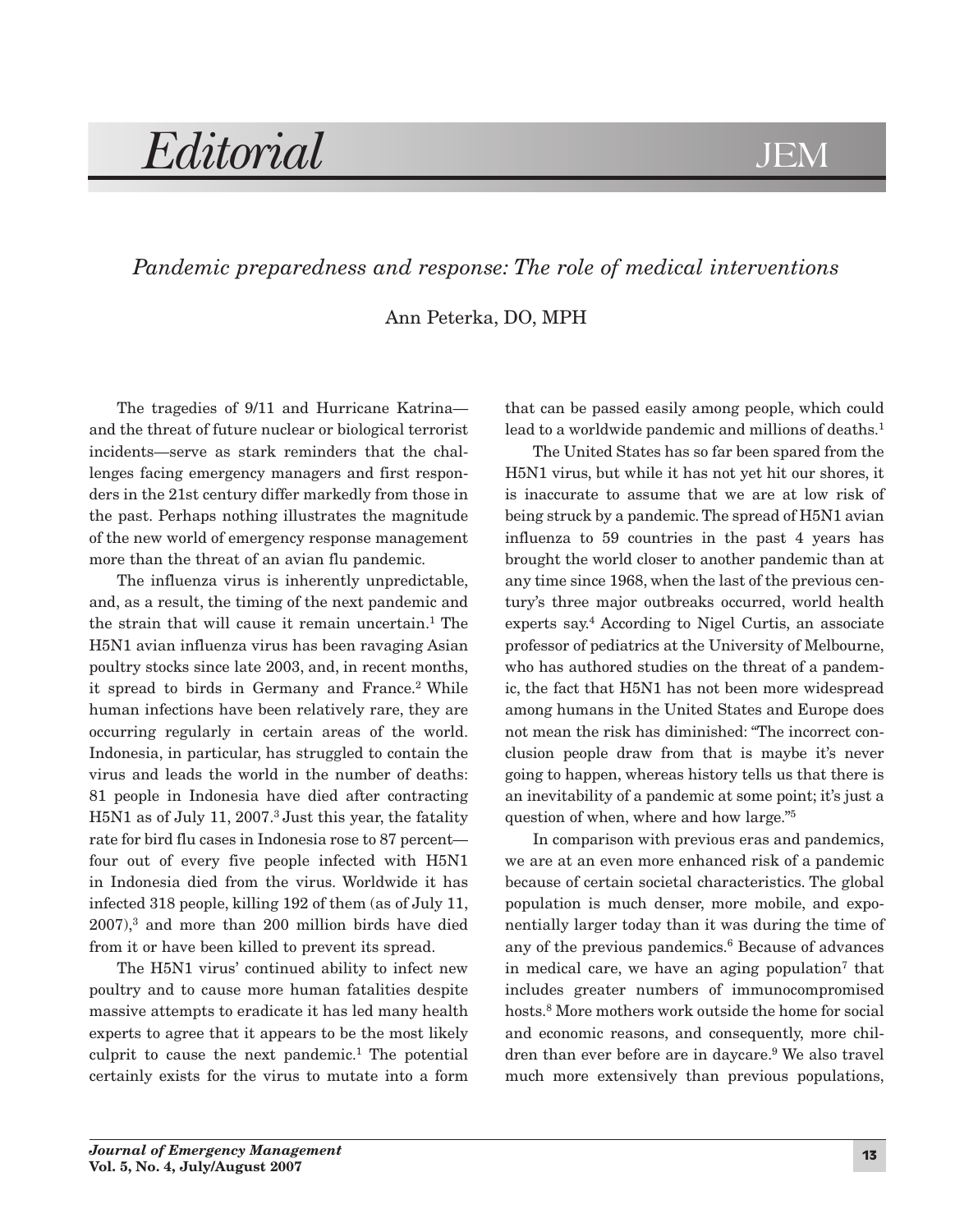increasing the possibility of viruses being carried around the globe in a matter of weeks, as opposed to previous pandemics, which typically swept across the world in 6 to 9 months.10

No amount of traditional emergency training will be adequate when the next pandemic strikes. In some ways, emergency preparedness and pandemic preparedness are independent of one another because of the unique characteristics that set pandemics apart from other types of emergencies. These include the following:

- Duration: Natural disasters are typically singular, short-lived events. A pandemic, on the contrary, operates on a long-term timeframe lasting as long as 18 months, with a series of waves lasting anywhere from 6 to 8 weeks—in contrast to the brief intervals that characterize typical emergencies.
- Geographic Spread: Events such as earthquakes and tornadoes usually strike one specific region, allowing unaffected parts of the world to provide relief for affected areas. This type of assistance will likely be prohibited or weakened during an influenza pandemic because the virus outbreaks will be widespread and multiple locations will be dealing with the spread of the highly contagious illness. In other words, emergency managers and first responders must be prepared to sustain their own communities using their own resources during a pandemic.
- Strain on Healthcare System: Leading health experts are in agreement that the healthcare system is at risk of buckling during a pandemic, with massive shortages expected among healthcare workers,<sup>11</sup> who typically work hand-in-hand with first responders. According to a recent survey of US healthcare workers, 42 percent said "maybe" when asked if they would report to work in the event of a

bird flu pandemic, while 8 percent said "no, even if I would lose my job."12 Only 44 percent of nurses indicated that they would report to work. Space in hospitals is also likely to be severely limited—the Trust for America's Health report found that half of the states would run out of hospital beds within 2 weeks of a moderate flu pandemic.13

Despite—perhaps because of—these unique characteristics, many of the questions that emergency managers and first responders have about pandemic flu remain largely unanswered. According to Charlie Dickinson, acting assistant administrator of the US Fire Administration, such questions include the following $14$ :

- How will first responders prepare their families?
- What is the risk to their families when EMS providers are exposed to the pandemic virus and then return home?
- How will firefighters and policemen who typically assemble at their stations continue their operations when social distancing measures are recommended?
- When hospitals run out of beds, what alternatives will be available to house and treat the sick?

In addressing such questions, this much is clear: It is imperative that the emergency managers who are responsible for developing plans to protect their communities and the first responders who will implement those plans fully understand the medical interventions that will play a crucial role in the weeks and months during and after a pandemic. Familiarity with these interventions will increase first responders' confidence about their individual safety, thereby helping them better ensure the safety of their families and communities.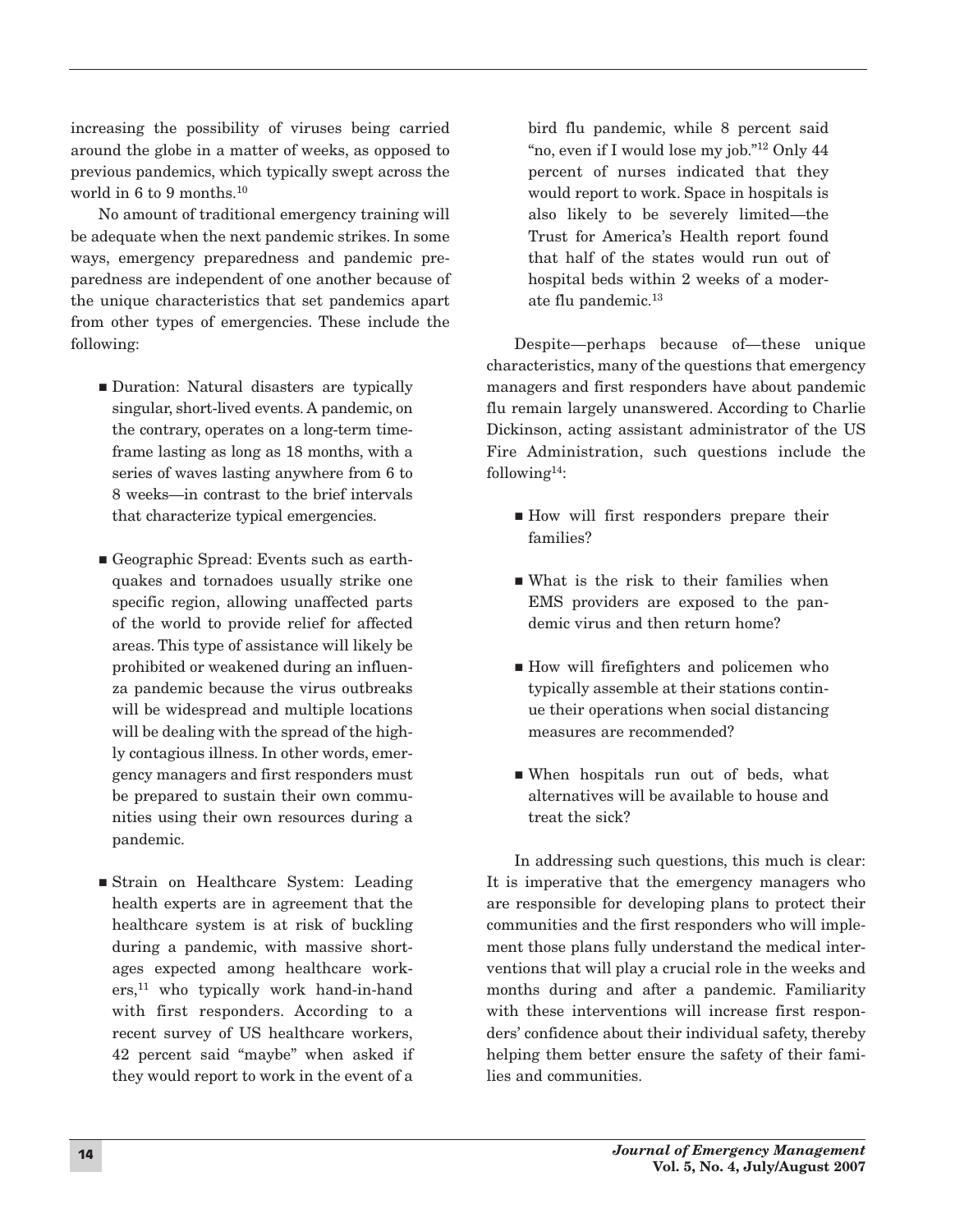### VACCINES

Vaccination is regarded as the most important medical intervention for preventing influenza. However, the unpredictable nature of the flu is a major hurdle for vaccine developers. It is impossible to develop a vaccine that is tailored to the pandemic strain until that strain emerges and begins to spread. Experts say it could take 6 to 9 months to develop, manufacture, and distribute the vaccine that targets the pandemic strain.

In April, the Food and Drug Administration (FDA) approved the first "prepandemic" vaccine for use in protecting humans against the H5N1 influenza virus. While this represents an important milestone, the approved vaccine has several drawbacks. Results from a clinical trial show that the two-shot series of the vaccine appears to provide protection for only 45 percent of adults who received the highest dose.15 The bird flu vaccine requires two injections 28 days apart, which could slow the response during a fast-moving flu outbreak. It also is administered in large  $90$ -µg doses, which limits the number of injections that could be produced during a pandemic.<sup>16</sup>

FDA officials and advisers recognize the vaccine's limitations. Approval of the vaccine followed the recommendation of FDA advisers who described it as "better than nothing," and Norman Baylor, director of the FDA's vaccine office, said the vaccine was "sort of an interim measure" until better ones are developed.

The vaccine is being purchased by the federal government for inclusion in the US Strategic National Stockpile. While the government plans to buy enough for 20 million people, the current federal stockpile contains only enough vaccine to cover 6.5 million people.17 According to John Agwunobi, assistant secretary for health, a working group led by the White House is considering who should get first access to the vaccine stockpile during a pandemic, with the likeliest candidates being workers who are essential to a pandemic response or whose jobs put them at direct risk of infection.

#### ANTIVIRAL MEDICATIONS

In the absence of an effective vaccine, antiviral medications represent the first line of defense against an influenza pandemic. The World Health Organization (WHO) uses antivirals, particularly Tamiflu, as the primary intervention against H5N1 influenza. Research indicates that Tamiflu is active against the H5N1 virus in laboratory studies and in animals infected with the H5N1 strain taken from humans.18 The WHO currently advises that in suspected cases of human infection with H5N1 influenza, Tamiflu should be prescribed as soon as possible, ideally within 48 hours of symptom onset, to maximize its therapeutic benefits.

World flu authorities recommend stockpiling enough antivirals to treat a quarter of a country's population, or 75 million Americans. When it comes to antivirals, the challenge is having the medications available when and where they are needed, and the federal government acknowledges that it alone cannot provide protection for the entire country. For this reason, the National Strategy for Pandemic Influenza puts a great deal of responsibility for responding to a pandemic on state and local officials.19

The federal government is in the process of buying enough courses of antiviral medications to treat 44 million people and will hold each state's share in a national stockpile. States are encouraged to buy enough doses of antivirals to treat the remaining 31 million people needed to achieve the recommended 25 percent level.

As of July 2007, only 15 states have purchased their full allotments of antivirals, with an additional 22 states ordering a portion of their allocations. These numbers indicate that some states appear to be leaning on the federal government to supply antivirals to protect their citizens, gambling that they will receive enough from the federal stockpile. South Carolina is an example of a state that has chosen to err on the side of caution. In summing up their decision to purchase antivirals, the spokesman for South Carolina Governor Mark Sanford said it best: "We figure it is certainly better to do it and move forward with the purchase and hope we never have to use it than not and wish that we had."

One of the most difficult questions that arises is who should be given first priority to receive the medications. The vast majority of health experts agree that vaccine makers and medical personnel should be among the first to be treated, given that they will then